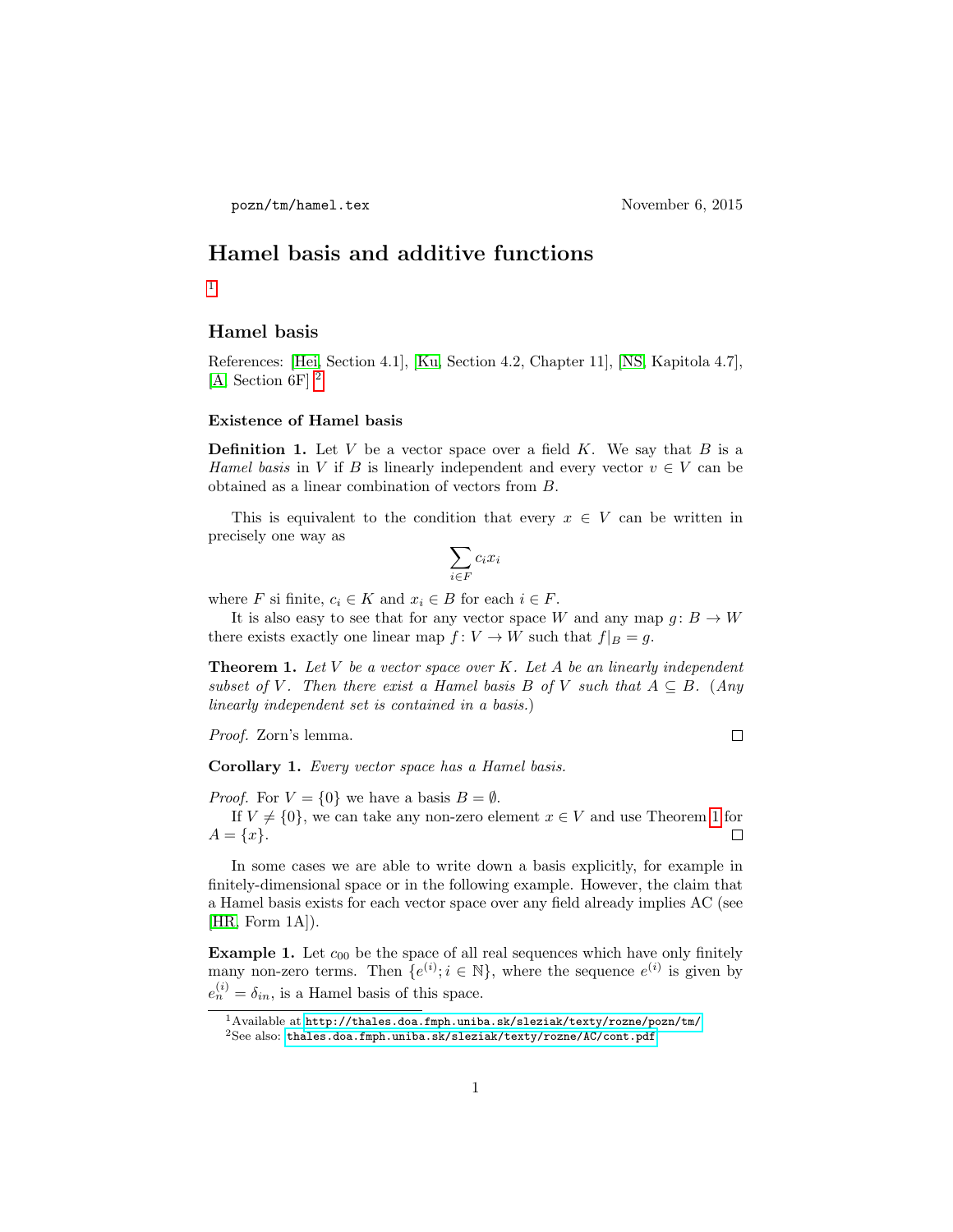#### Cardinality of Hamel basis

**Proposition 1.** If  $B_1$ ,  $B_2$  are Hamel bases of a vector space V, then card  $B_1 =$ card  $B_2$ .

Because of the above result, it makes sense to define Hamel dimension of a vector space  $V$  as the cardinality of any of its bases.

#### Hamel bases in linear normed spaces and Banach spaces

[3](#page-1-0)

**Cardinality.** Recall that a subset  $A$  of a topological space  $X$  is called *meagre* in  $X$  if it is a countable union of nowhere-dense sets. Baire category theorem: If X is a complete metric space, then X is not meagre in X; i.e., X cannot be obtained as a countable union of nowhere-dense sets. (Similar claim is true for locally compact Hausdorff spaces.)

**Theorem 2.** Let  $X$  be an infinite-dimensional Banach space.

- a) If S is a subspace of X which has countable Hamel basis, then X is meagre in X.
- b) Any Hamel basis of X is uncountable.

The proof uses Baire category theorem and the fact that every finitelydimensional subspace of a Banach space is closed (see [\[FHH](#page-5-4)+, Proposition 1.36]). The same argument can be used to show analogous result for completely metrizable topological vector spaces (see [\[AB,](#page-5-5) Corollary 5.23]).

The above result can be in fact improved: It can be shown that cardinality of infinite-dimensional Banach space is at least c. We will give here a proof from  $|L|$ .

We first recall a few fact about almost disjoint families (see [\[BS,](#page-5-7)  $\S$ III.1], [\[B,](#page-5-8) Theorem 5.35], [\[JW,](#page-5-9) Theorems 17.17, 17.18]).

**Definition 2.** Let  $\mathcal{A} = \{A_i; i \in I\}$  be a system of subsets of X. We say that A is an almost disjoint family or AD family on X, if card  $A_i = \text{card } X$  for each  $i \in I$  and the intersection  $A_i \cap A_j$  is finite for each  $i, j \in I$ ,  $i \neq j$ .

**Lemma 1.** If X is an infinite countable set then there is an AD family on X of cardinality  $\mathfrak{c}$ .

*Proof.* We will work with  $X = \mathbb{Q}$ . (The obtained AD family can be transferred to any infinite countable set.)

For every  $r \in \mathbb{R}$  there is an injective sequence  $f_r : \mathbb{N} \to \mathbb{Q}$  of rational numbers, which converges to r. Put  $A_r = f_r[\mathbb{N}]$ . It is easy to see that  $\{A_r : r \in \mathbb{R}\}\$ is an AD family.  $\Box$ 

<span id="page-1-0"></span><sup>3</sup> I should mention that I've learned about some of these results (and their proofs) from discussions at <http://math.stackexchange.com>. See [http://math.stackexchange.com/](http://math.stackexchange.com/questions/74101/) [questions/74101/](http://math.stackexchange.com/questions/74101/), <http://math.stackexchange.com/questions/33282/> and [http://math.](http://math.stackexchange.com/questions/79184/) [stackexchange.com/questions/79184/](http://math.stackexchange.com/questions/79184/).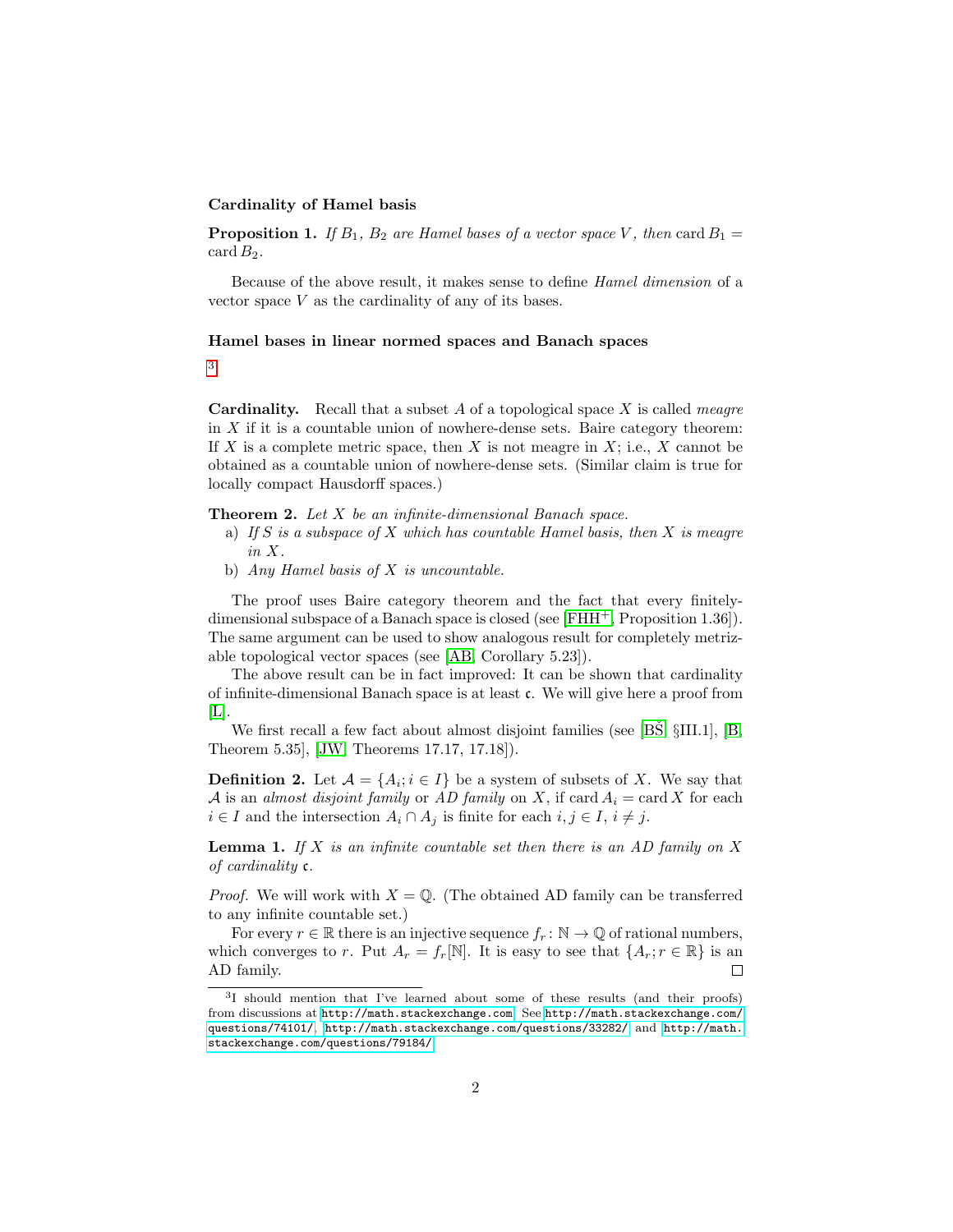There are several other nice proofs of the existence of an AD family with the above properties. For instance, we could use nodes of an infinite binary tree. See, for example, [\[G\]](#page-5-10).[4](#page-2-0)

**Theorem 3.** If  $X$  is an infinite-dimensional Banach space then Hamel dimension of  $X$  is at least  $\mathfrak{c}$ .

*Proof.* We first construct inductively systems  $\{x_i; i \in \mathbb{N}\}\subseteq X$  and  $\{x_i^*; i \in$  $\mathbb{N}\}\subseteq X^*$  such that  $x_i^*(x_j)=\delta_{ij}$  and  $||x_i||=1$ .

Let us describe the inductive step in detail. Suppose we have already constructed  $x_1, \ldots, x_k$  and  $x_1^*, \ldots, x_k^*$  fulfilling the above conditions. Choose  $x_{k+1} \notin [x_1, \ldots, x_k]$  such that  $||x_{k+1} = 1||$ . (This is possible, since X is infinitedimensional.) The map  $x_{k+1}^*$ :  $[x_1, \ldots, x_{k+1}] \to \mathbb{R}$  given by  $x_{k+1}^*(x_i) = \delta_{ij}$  is linear map on a finitely-dimensional subspace, hence it is continuous. By Hahn-Banach theorem it can be extended to a linear continuous function from X to R.

The above conditions imply  $x_k \notin \overline{[\{x_j : j \in \mathbb{N}, j \neq k\}]}$ , since  $x_k \notin (x_k^*)^{-1}(0)$ and the later set is a closed subspace of X containing  $\{x_j; j \in \mathbb{N}, j \neq k\}$ .

Now let  $\mathcal{A} = \{A_i; i \in \mathbb{R}\}$  be an AD family on N. For each  $i \in \mathbb{R}$  we define

$$
a_i = \sum_{j \in A_i} \frac{1}{2^j} x_j.
$$

(Note that  $\|\frac{1}{2^j}x_j\| \leq \frac{1}{2^j}$ , which implies that the above series is Cauchy and thus convergent.)

We will show that  $\{a_i; i \in \mathbb{R}\}$  is an independent set. By Theorem [1](#page-0-2) this implies that Hamel dimension of  $X$  is at least  $\mathfrak{c}$ .

Let us assume that  $\sum_{i \in F} c_i a_i = 0$  for some finite set F, where all  $c_i$ 's are non-zero. Let

$$
P := \bigcup_{\substack{i,j \in F \\ i \neq j}} (A_i \cap A_j).
$$

This set is finite, since  $A$  is an AD family. The above finite sum can be rewritten as

$$
\sum_{j=1}^{\infty} d_j x_j = 0,
$$

where  $d_j = \frac{c_i}{2^j}$  whenever  $i \in F$  and  $j \in A_i \setminus P$ . Since each set  $A_i \setminus P$  is infinite, we have infinitely many non-zero coefficients in this sum. Thus we can rewrite the last equation as

$$
x_k = \sum_{i \neq k} f_i x_i
$$

for some k and  $f_i \in \mathbb{R}$ , which contradicts the assumption that  $x_k \notin \overline{\{x_j; j \neq k\}}$ .

<span id="page-2-0"></span> ${}^{4}$ Or <http://math.stackexchange.com/q/162387>, [http://math.stackexchange.com/q/](http://math.stackexchange.com/q/278837) [278837](http://math.stackexchange.com/q/278837).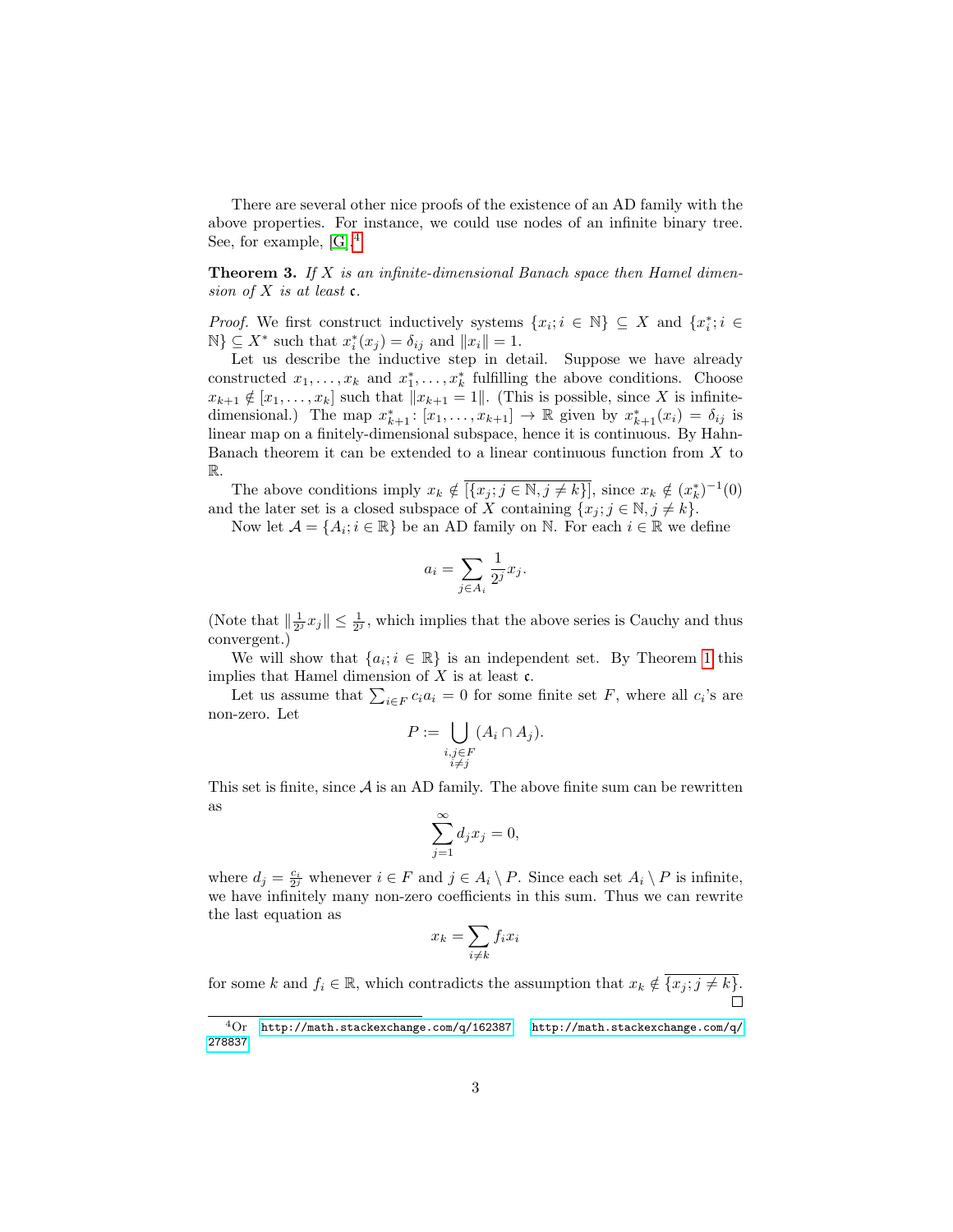#### Existence of unbounded linear functionals.

**Proposition 2.** If  $X$  is an infinite-dimensional linear normed space, then there exist non-continuous linear function  $f: X \to \mathbb{R}$ .

*Proof.* Choose an infinite independent set  $\{x_n; n \in \mathbb{N}\}\$  such that  $||x_n|| = 1$  for each  $n \in \mathbb{N}$  and a function  $f: X \to \mathbb{R}$  such that  $f(x_n) = n$ .  $\Box$ 

Continuity of coordinate functionals. If  $B$  is a Hamel basis of a vector space X over R, and we define  $f_b: x \to \mathbb{R}$  which assigns to x its b-th coordinate, i.e.,  $x = \sum_{b \in B} f_b(x)b$  for each  $x \in X$ , then  $f_b$  is a linear function from X to R.

Suppose that  $X$  is, moreover, a Banach space. We would like to know whether the functions  $f_b$  are continuous. We will show that at most finitely many of them can be continuous.

<span id="page-3-0"></span>**Proposition 3.** Let B be a Hamel basis of a Banach space X. Let  $f_b$ ,  $b \in B$ , be the coordinate functionals. Then there is only finitely many b's such that  $f<sub>b</sub>$ is continuous.

*Proof.* Suppose that  $\{b_i; i \in \mathbb{N}\}\$ is an infinite subset of B such that each  $f_{b_i}$  is continuous. W.l.o.g. we may assume that  $||b_i|| = 1$ .

Let

$$
x:=\sum_{i=1}^\infty \frac{1}{2^i}b_i.
$$

(Since  $X$  is complete, the above sum converges.)

We also denote  $x_n := \sum_{i=1}^n \frac{1}{2^i} b_i$ . Since  $x_n$  converges to  $x$ , we have  $f_{b_k}(x) =$  $\lim_{n\to\infty} f_{b_k}(x_n) = \frac{1}{2^k}$  for each  $k \in \mathbb{N}$ . Thus the point x has infinitely many non-zero coordinates, which contradicts the definition of Hamel basis.  $\Box$ 

We can give another proof based on Banach-Steinhaus theorem (uniform boundedness principle). We show first the following:

**Lemma 2.** Let B be a Hamel basis of a Banach space X. Let  $f_b$ ,  $b \in B$ , be the coordinate functionals. Let  $C = \{b \in B; f_b \text{ is continuous}\}\$ . Then  $\sup\{\|f_b\|; b \in$  $C\}<\infty$ .

*Proof.* For any  $x \in X$  there is at most finitely many b's in C such that  $f_b(x) \neq 0$ . This implies that  $\sup_{b \in C} |f_b(x)|$  is finite. Banach-Steinhaus theorem this implies  $\sup\{\|f_b\|; b \in C\} < \infty$ .  $\Box$ 

*Proof of Proposition [3.](#page-3-0)* Let  $B$  be any Hamel basis for  $X$ . For any choice of constants  $c_b$ ,  $b \in B$ , is the set  $\{c_b f_b; b \in B\}$  a Hamel basis as well. The coordinate functionals for this new basis are  $g_b = \frac{1}{c_b} f_b$ . If the set  $C = \{b \in B; f_b\}$ is continuous} is infinite, then by an appropriate choice of constant  $c<sub>b</sub>$  we can obtain sup $\{\Vert f_b \Vert; b \in C\} = \infty$ , which contradicts the above lemma.  $\Box$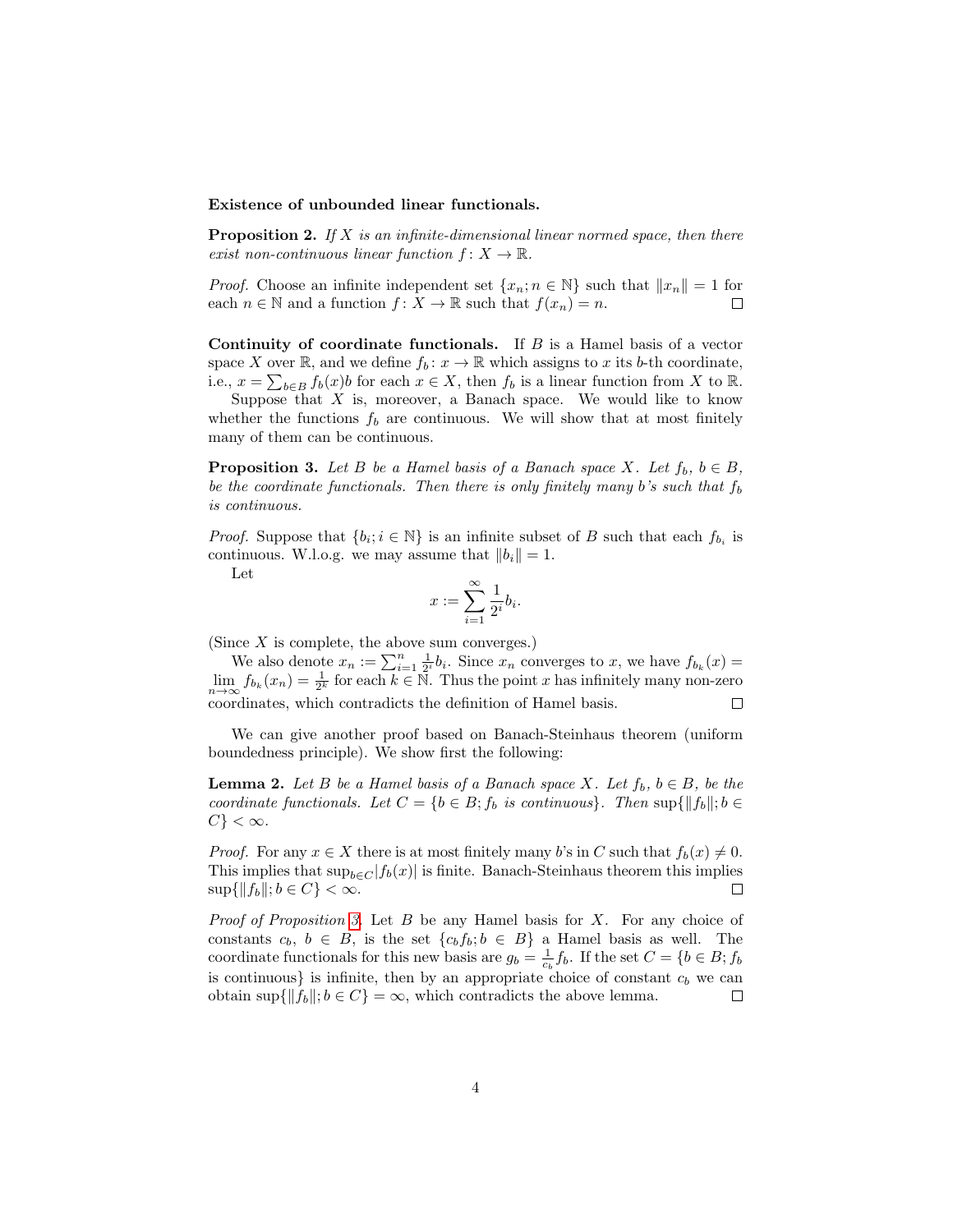It is easy to show that finitely many of coordinate functionals can be continuous. If X is a Banach space with a basis B and  $x_1, \ldots, x_n \notin X$ , then  $[x_1, \ldots, x_n] \oplus X$  is a Banach space with a basis  $\{x_1, \ldots, x_n\} \cup B$  and there are at least n continuous coordinate functionals.

Also in the space  $c_{00}$  from Example [1](#page-0-3) with sup-norm all coordinate functionals are continuous. The space  $c_{00}$  is, of course, not complete.

### Cauchy functional equation

References: [\[Ku,](#page-5-1) Section 5.2, Chapter 12], [\[S,](#page-6-1) Section 2.1], [\[Ka,](#page-5-11) Chapter 1], [\[Kh,](#page-5-12) Chapter 7], [\[Her,](#page-5-13) Section 5.1], [\[A,](#page-5-2) Appendix to Chapter 6]

Let us study the functions  $f: \mathbb{R} \to \mathbb{R}$  fulfilling

<span id="page-4-0"></span>
$$
f(x + y) = f(x) + f(y).
$$
 (1)

The equation [\(1\)](#page-4-0) is called *Cauchy equation* and functions fulfilling (1) are called additive functions.

It is easy to show that

<span id="page-4-1"></span>**Lemma 3.** If a function  $f: \mathbb{R} \to \mathbb{R}$  fulfills [\(1\)](#page-4-0), then

$$
f(qx) = qf(x)
$$

holds for every  $q \in \mathbb{Q}, x \in \mathbb{R}$ .

This shows, that the additive functions are precisely the linear maps if we consider  $\mathbb R$  as a vector space over  $\mathbb Q$ .

Lemma [3](#page-4-1) implies that

<span id="page-4-2"></span>**Theorem 4.** Every continuous solution [\(1\)](#page-4-0) is of the form  $f(x) = ax$  for some  $a \in \mathbb{R}$ .

#### Non-linear solutions

Using the existence of Hamel basis in  $\mathbb R$  (as a vector space over  $\mathbb Q$ ) we can show that

**Theorem 5.** There exist non-linear solution of [\(1\)](#page-4-0), i.e. functions  $f: \mathbb{R} \to \mathbb{R}$ that fulfill [\(1\)](#page-4-0) but are not of the form  $f(x) = ax$ .

<span id="page-4-3"></span>**Theorem 6.** If f is a non-linear solution of  $(1)$ , then the graph of this function

$$
G(f) = \{(x, f(x)); x \in \mathbb{R}\}\
$$

is dense in  $\mathbb{R}^2$ .

The proof can be found e.g. in [\[Her,](#page-5-13) Theorem 5.4].

Theorems [4](#page-4-2) and [6](#page-4-3) suggest that well-behaved solutions of [\(1\)](#page-4-0) are linear and that non-linear solutions have to be, in some sense, pathological. Let us mention a one more result in this direction.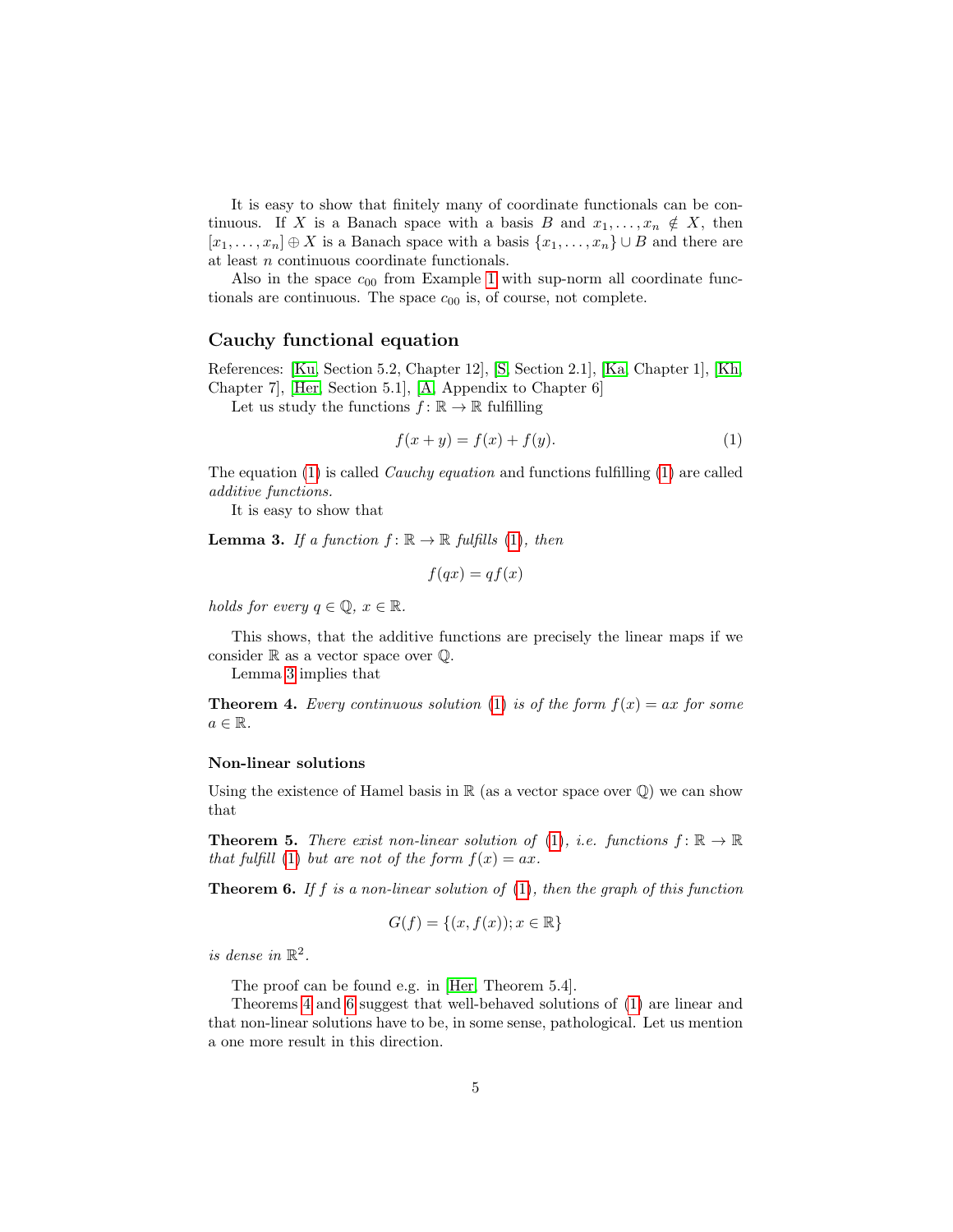**Theorem 7.** Every measurable solution of  $(1)$  is linear.

An elegant proof is given in [\[Her,](#page-5-13) Theorem 5.5].

This last result means that by showing the existence of non-continuous solutions of [\(1\)](#page-4-0) we have also obtained the existence of non-measurable sets.

# References

- <span id="page-5-2"></span>[A] Benno Artmann. The Concept of Number: From Quaternions to Monads and Topological Fields. John Wiley, New York, 1988.
- <span id="page-5-5"></span>[AB] Charalambos D. Aliprantis and Kim C. Border. Infinite Dimensional Analysis, A Hitchhiker's Guide. Springer, Berlin, 3rd edition, 2006.
- <span id="page-5-8"></span>[B] Lev Bukovský. The Structure of Real Line. Springer, Basel, 2011.
- <span id="page-5-7"></span>[BŠ] Bohuslav Balcar and Petr Štěpánek. Teorie množin. Academia, Praha, 2001.
- <span id="page-5-4"></span>[FHH<sup>+</sup>] Marián Fabian, Petr Habala, Petr Hájek, Vicente Montesinos, and Vaclav Zizler. Banach Space Theory. The Basis for Linear and Nonlinear Analysis. Springer, New York, 2011. CMS Books in Mathematics.
- <span id="page-5-10"></span>[G] Stefan Geschke. Almost disjoint and independent families. Poznmky k prednke, <http://thales.doa.fmph.uniba.sk/sleziak/texty/>.
- <span id="page-5-0"></span>[Hei] Christopher Heil. A Basis Theory Primer. Springer, New York, 2011.
- <span id="page-5-13"></span>[Her] Horst Herrlich. The Axiom of Choice. Springer-Verlag, Berlin, 2006. Lecture Notes in Mathematics 1876.
- <span id="page-5-3"></span>[HR] Paul Howard and Jean E. Rubin. Consequences of the axiom of choice. Mathematical Surveys and Monographs. 59. Providence, RI: American Mathematical Society (AMS), 1998.
- <span id="page-5-9"></span>[JW] Winfried Just and Martin Weese. Discovering modern set theory II: Set-theoretic tools for every mathematician. Amer. Math. Soc., Providence, RI, 1997. Graduate Studies in Mathematics 18.
- <span id="page-5-11"></span>[Ka] Pl. Kannappan. Functional Equations and Inequalities with Applications. Springer, New York, 2009. Springer Monographs in Mathematics.
- <span id="page-5-12"></span>[Kh] A. B. Kharazishvili. Strange functions in real analysis. Marcel Dekker, New York, 2000.
- <span id="page-5-1"></span>[Ku] Marek Kuczma. An introduction to the theory of functional equations and inequalities. Cauchy's euqation and Jensen's inequality. Birkhäuser, Basel, 2nd edition, 2009.
- <span id="page-5-6"></span>[L] H. Elton Lacey. The Hamel dimension of any infinite dimensional separable Banach space is c. Amer. Math. Monthly, 80(3):298, 1973.